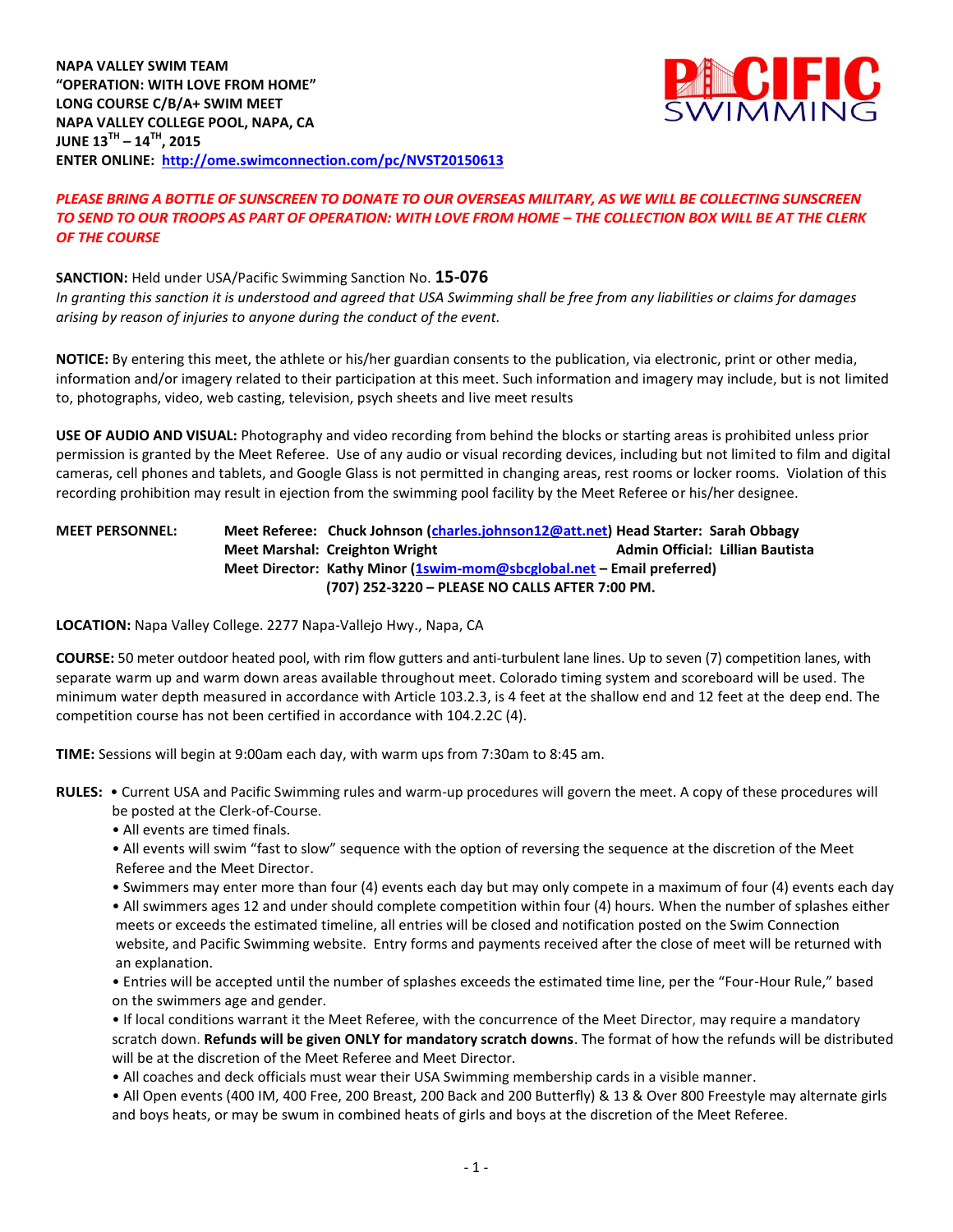• **In order to enter the Open events (400 IM, 400 Freestyle, 200 Breaststroke, 200 Backstroke and 200 Butterfly), the swimmer must have met the listed qualifying time or have coach verification.** If the swimmer's coach will be verifying the swimmer's ability to achieve the minimum entry time, per Pacific Swimming Rule 4A(2), please contact the meet director AND the meet referee**.**

• **SHOULD THE MEET REACH CAPACITY AND NEED TO BE CLOSED PRIOR TO THE "CLOSE DATE" LISTED ON THE MEET SHEET, ABSOLUTELY NO ADDITIONAL ENTRIES WILL BE ACCEPTED AFTER THAT DATE (WHICH WILL BE LISTED ON OME SWIM CONNECTION). THIS INCLUDES MAIL-IN ENTRIES. MAIL-IN ENTRIES MUST BE POSTMARKED BY THE CLOSE DATE LISTED ON OME SWIM CONNECTION IN ORDER TO BE ACCEPTED. IF THEY ARE POSTMARKED AFTER SAID DATE, THEY WILL NOT BE ACCEPTED AND THE SWIMMER WILL NOT BE ENTERED**

• **Swimmers in the 800 free are required to provide their own timers, as well as lap counters.**

**UNACCOMPANIED SWIMMERS:** Any USAS athlete-member competing at the meet must be accompanied by a USA Swimming member-coach for the purposes of athlete supervision during warm-up, competition and warm-down. If a coach-member of the athlete's USAS Club does not attend the meet to serve in said supervisory capacity, it is the responsibility of the swimmer or the swimmer's legal guardian to arrange for supervision by a USA Swimming member-coach. The Meet Director or Meet Referee may assist the swimmer in making arrangements for such supervision; however, it is recommended that such arrangements be made in advance of the meet by the athlete's USAS Club Member-Coach.

**RACING STARTS**: Swimmers must be certified by a USA Swimming member coach as being proficient in performing a racing start or must start the race in the water. It is the responsibility of the swimmer or the swimmer's legal guardian to ensure compliance with this requirement.

### **RESTRICTIONS:**

- **ONLY COACHS TENTS WILL BE ALLOWED ON THE POOL DECK**
- **No tents, EZ Ups, Chairs (except those for coaches) or any form of "set up" or "loitering" will be allowed on pool deck. Team tent/set up will be allowed in the bleachers and the area above the bleachers.**
- ABSOLUTELY NO GLASS in, on or around the meet venue.
- During general warm-up swimmers must use 3-point entry into the pool.
- No pets, except for "service assistance animals" are allowed anywhere in the meet venue.
- No food or drink is allowed in the locker rooms**.**
- Smoking and the use of other tobacco products is prohibited on the pool deck, in the locker rooms, in spectator seating or standing areas and in all areas used by swimmers, during the meet and during warm-up periods.
- Sale and use of alcoholic beverages is prohibited in all areas of the meet venue.
- No propane heaters are permitted anywhere in the meet venue, except for snack bar/meet operations.
- All shelters must be properly secured.
- Changing into or out of swimsuits other than in locker rooms or other designated areas is prohibited.
- Destructive devices, to include but not limited to, explosive devices and equipment, firearms (open or concealed), blades, knives, mace, stun guns and blunt objects are strictly prohibited in the swimming facility and its surrounding areas. If observed, the Meet Referee or his/her designee may ask that these devices be stored safely away from the public or removed from the facility. Noncompliance may result in the reporting to law enforcement authorities and ejection from the facility. Law enforcement officers (LEO) are exempt per applicable laws.

### **ELIGIBILITY:**

- Swimmers must be current members of USA-S and enter their name and registration number on the meet entry card as they are shown on their Registration Card. If this is not done, it may be difficult to match the swimmer with the registration and times database. The meet host will check all swimmer registrations against the SWIMS database and if not found to be registered, the Meet Director shall accept the registration at the meet (a \$10 surcharge will be added to the regular registration fee). Duplicate registrations will be refunded by mail.
- Swimmers in the "A" Division must have met at least USA Swimming Motivational "A" minimum time standard. Swimmers in the "B" Division must have met at least the "B" minimum time standard. All entry times slower than the "B" time standard will be in the "C" Division.
- No Time entries will be accepted for all entries except the OPEN events (see Rules) and will be seeded in the slowest heat(s) of the "C" division.
- In order to enter the Open events (400 IM, 400 Free, 200 Breast, 200 Back and 200 Butterfly), the swimmer must have met the listed qualifying time or have coach verification.
- Entry times submitted for this meet may be checked against a computer database and may be changed in accordance with Pacific Swimming Entry Time Verification Procedures.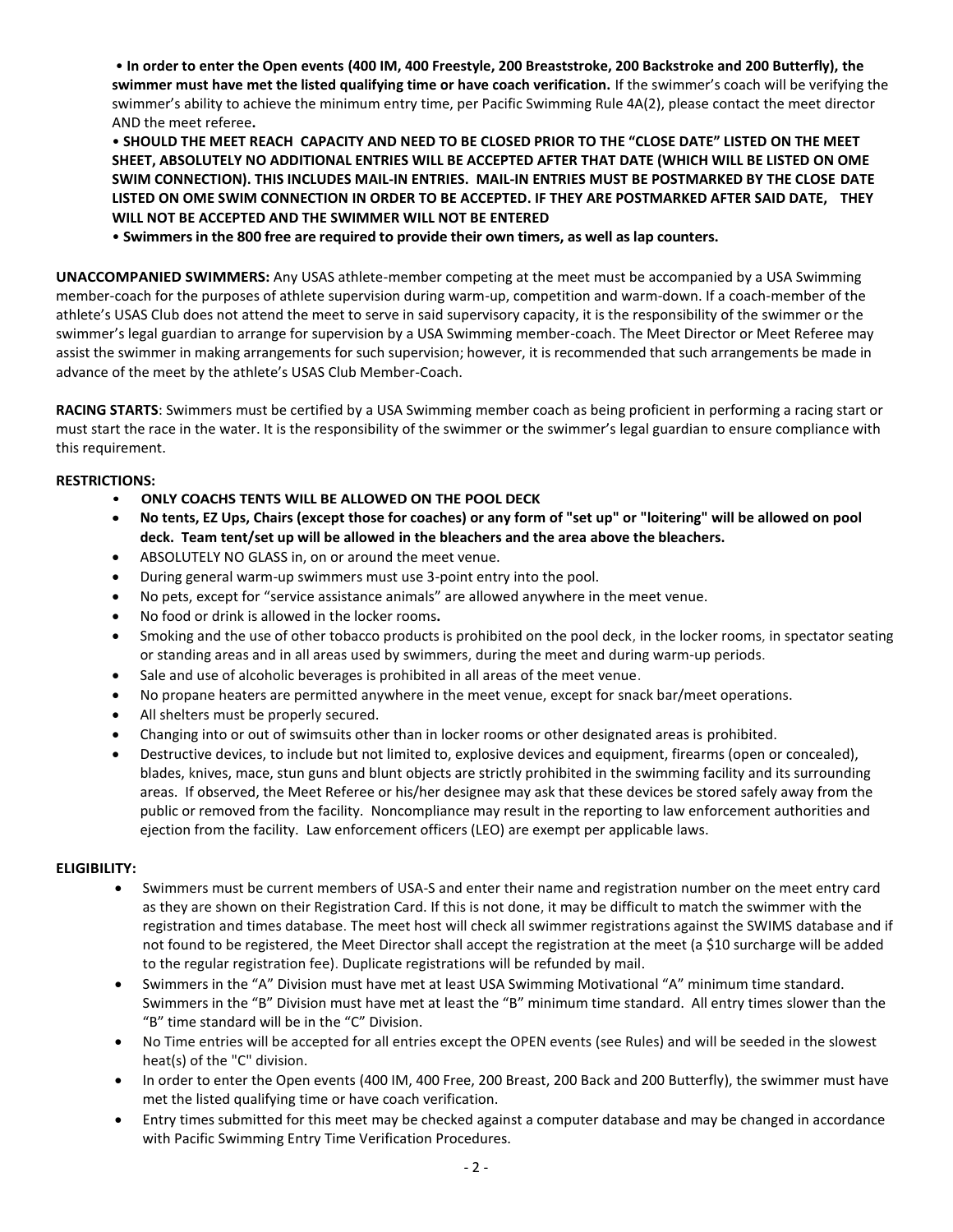- Disabled swimmers are welcome to attend this meet and should contact the Meet Director or Meet Referee regarding any special accommodations on entry times and seeding per Pacific Swimming policy.
- Swimmers 19 years of age and over may compete in the meet for time only, no awards. Such swimmers must have met standards for the 17-18 age group.
- The swimmer's age will be the age of the swimmer on the first day of the meet.

**ENTRY FEES:** \$4.00 per individual event plus a onetime \$10.00 participation fee per swimmer.

**ONLINE ENTRIES:** To enter online go to **<http://ome.swimconnection.com/pc/NVST20150613>** to receive an immediate entry confirmation. This method requires payment by credit card. Swim Connection, LLC charges a processing fee for this service, equal to \$1 per swimmer plus 5% of the total Entry Fees. Please note that the processing fee is a separate fee from the Entry Fees. If you do not wish to pay the processing fee, enter the meet using a mail entry. Entering online is a convenience, is completely voluntary, and is in no way required or expected of a swimmer by Pacific Swimming**.** *Online entries will close at 5:00pm on Wednesday, June 3, 2015.* 

**MAILED OR HAND DELIVERED ENTRIES**: Entries must be on the attached consolidated entry form. Forms must be filled out completely and printed clearly with swimmers best time. Entries must be postmarked by midnight, Monday, June 1, 2015 or hand delivered by 5:00pm Wednesday June 3, 2015. **No late entries** will be accepted. **No refunds will be made, except for mandatory scratch downs.** Requests for confirmation of receipt of entries should include a self-addressed envelope.

**SHOULD THE MEET REACH CAPACITY AND NEED TO BE CLOSED PRIOR TO THE ONLINE ENTRY "CLOSE DATE" LISTED ABOVE (Wednesday, June 3, 2015) ABSOLUTELY NO ADDITIONAL ENTRIES WILL BE ACCEPTED AFTER THAT DATE (DATE MEET CLOSED WILL BE LISTED ON OME SWIM CONNECTION). THIS INCLUDES MAIL-IN ENTRIES. MAIL-IN ENTRIES MUST BE POSTMARKED BY THE CLOSE DATE LISTED ON OME SWIM CONNECTION IN ORDER TO BE ACCEPTED. IF THEY ARE POSTMAKRED AFTER SAID DATE, THEY WILL NOT BE ACCEPTED AND THE SWIMMER WILL NOT BE ENTERD**

**Make check payable to**: Napa Valley Swim Team

| <b>Mail entries to:</b> Kathy Minor |                     | Hand deliver entries to: Kathy Minor |                     |
|-------------------------------------|---------------------|--------------------------------------|---------------------|
|                                     | 2500 Pacific Street |                                      | 2500 Pacific Street |
|                                     | Napa, CA 94558      |                                      | Napa, CA 94558      |

**CHECK-IN:** The meet will be deck seeded. Swimmers must check-in at the Clerk-of-Course. Close of check-in for all individual events shall be no more than 60 minutes before the estimated time of the start of the first heat of the event. No event shall be closed more than 30 minutes before the scheduled start of the session. Swimmers who do not check in will not be seeded and will not be allowed to compete in that event.

**SCRATCHES:** Any swimmers not reporting for or competing in an individual timed final event that they have checked in for shall not be penalized. Swimmers who must withdraw from an event after it is seeded are requested to inform the referee immediately

### **AWARDS:**

- Individual events: Ribbons will be awarded to the  $1^{st} 7^{th}$  place finishers in the "A," "B" and "C" divisions, for each event and age group (8&U, 9-10, and 11-12, 13-14, 15-16, 17-18.) The 13 & Over individual events will be swum in combined heats, with awards given for each separate age group (13-14, 15-16, 17-18). The 10 & Under individual events will be swum in combined heats, with awards given for each separate age group (8 & U, 9-10). Swimmers 19 years of age and older will not receive awards.
- **Open events:** Will be swum in combined heats, with no awards being given.
- "A" medals will be awarded to swimmers achieving new "USAS-A" times swum during this meet only.
- *AWARDS MUST BE PICKED UP ON SUNDAY, THE LAST DAY OF THE MEET, BY A TEAM'S COACH OR TEAM REPRESENTATIVE. AWARDS WILL NOT BE MAILED.*
- *ZONE 3 TEAMS: AWARDS THAT ARE NOT PICKED UP AT THE MEET WILL BE AVAILABLE AT THE NEXT ZONE 3 BOARD MEETING.*
- *NON ZONE 3 TEAMS AND UNATTACHED SWIMMERS: TEAMS AND SWIMMERS MUST COORDINATE WITH THE AWARDS DESK PICK UP &/OR DELIVERY OF AWARDS AND FOR THOSE AWARDS NOT PICKED UP. IF AWARDS WILL NOT BE ABLE TO BE PICKED UP ON THE LAST DAY OF THE MEET, A PRE-PAID ENVELOPE MUST BE PROVIDED.*
- *AWARDS WILL NOT BE INDIVIDUALLY DISTRIBUTED THROUGHOUT THE MEET***.**

#### **ADMISSION:** FREE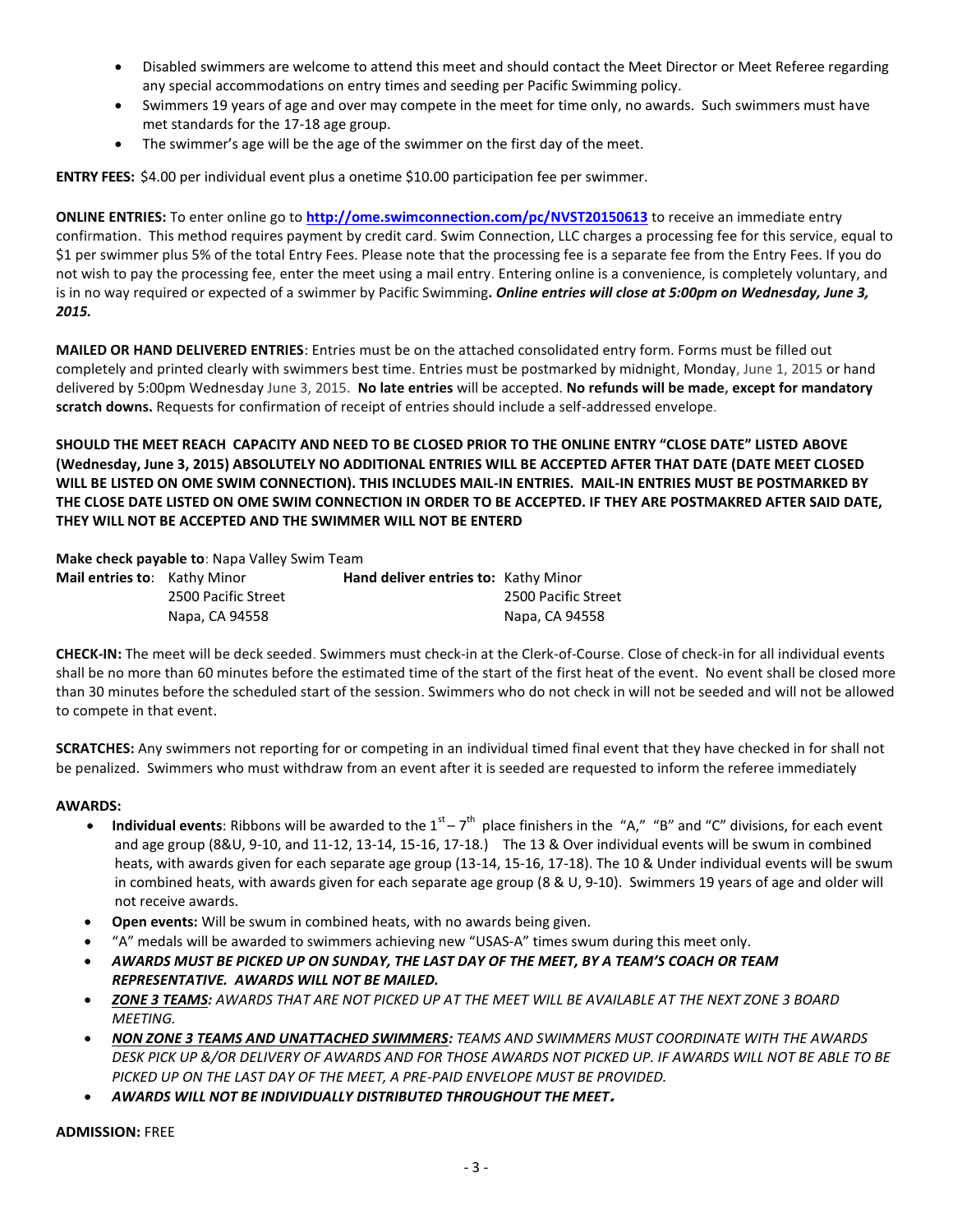**MISCELLANEOUS:** No overnight parking is allowed. Facilities will not be provided after meet hours.

**PROGRAM:** A program will be available for a nominal fee.

**SNACK BAR:** A snack bar will be available on Saturday and Sunday.

**HOSPITALITY:** Lunches and refreshments will be provided for officials and coaches. Refreshments will be provided to timers.

**MINIMUM OFFICIALS:** No more than 3 days after close of entries, meet management (Meet Director and/or Meet Referee) shall contact a representative from each team participating in the meet, and provide a preliminary inventory of the officials that team is required to provide for each session. Each team shall, by the start of the meet, provide to the Meet Director or designee a list of Officials who have agreed to represent that team during each session of the meet.

At the meet, meet management shall conduct an inventory of officials, and shall compare the number of swimmers entered in each session by each team with the number of officials present representing each team. If meet management certifies that a team has not provided sufficient officials for any session of the meet in accordance with the table below, excluding finals in a trials and finals meet, the team will be fined \$100 per missing official per session of the meet.

| # of swimmers per team entered | # of trained and carded officials |  |  |  |  |
|--------------------------------|-----------------------------------|--|--|--|--|
| 1-10                           |                                   |  |  |  |  |
| $11 - 25$                      |                                   |  |  |  |  |
| $26 - 50$                      |                                   |  |  |  |  |
| 51-75                          |                                   |  |  |  |  |
| 76-100                         |                                   |  |  |  |  |
| 101-more                       |                                   |  |  |  |  |

\*Zone 3 will include assigned and working Colorado, Intermediary/ Chief Timing Judge, and Computer operator in the count of officials for a session although these positions are not carded. Zone 3 will accept Trainees in the count of officials for a session, as long as they are carded. Teams may use officials "borrowed" from other teams, or unattached officials at the meet who agree, to fulfill their obligation under the rule.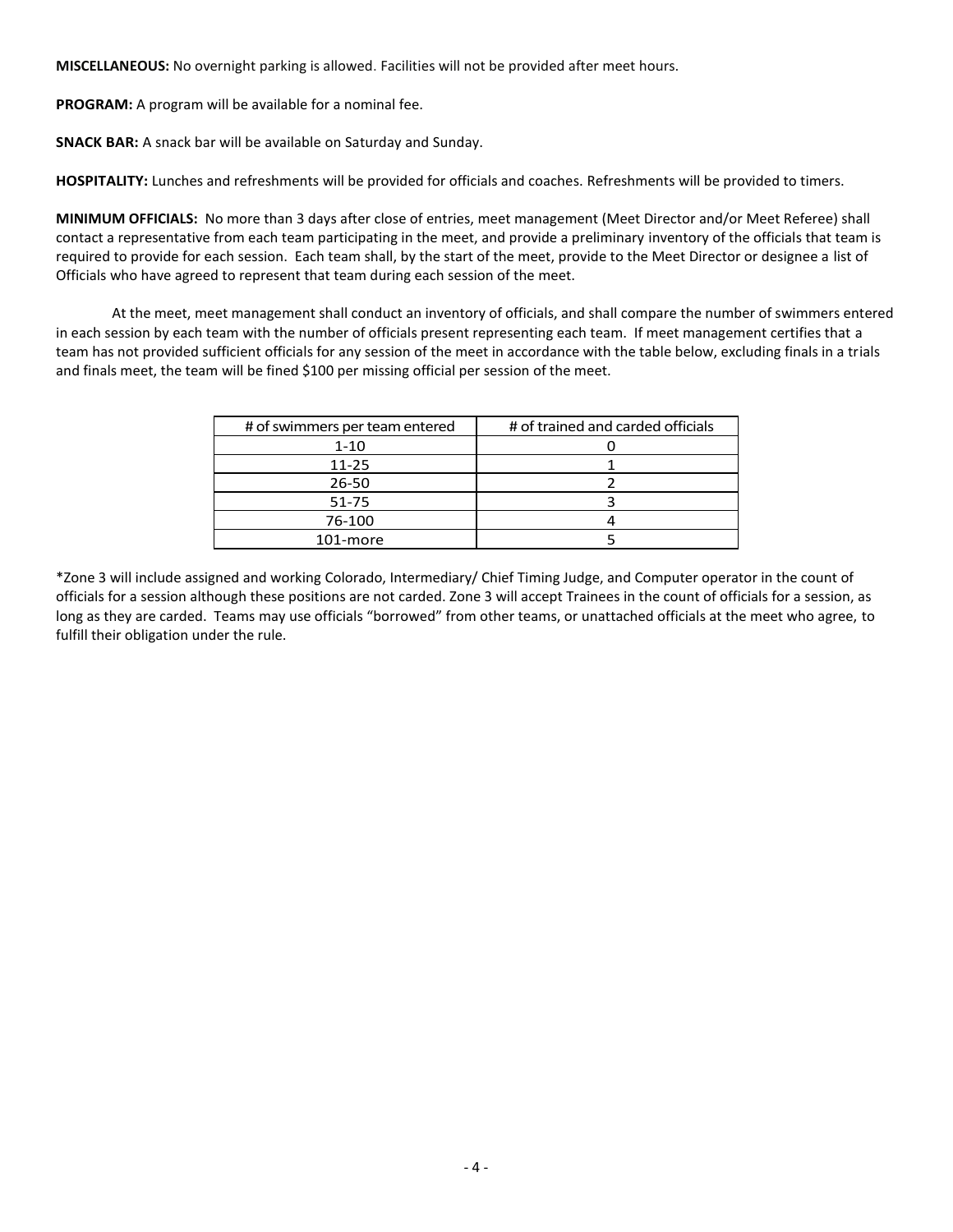|                               | Saturday, June 13, 2015                                                             |                              |                               | <b>Sunday, June 14, 2015</b>                                                     |                           |
|-------------------------------|-------------------------------------------------------------------------------------|------------------------------|-------------------------------|----------------------------------------------------------------------------------|---------------------------|
| <b>GIRLS</b><br><b>EVENT#</b> | <b>EVENT</b>                                                                        | <b>BOYS</b><br><b>EVENT#</b> | <b>GIRLS</b><br><b>EVENT#</b> | <b>EVENT</b>                                                                     | <b>BOY</b><br><b>EVEN</b> |
| $\mathbf{1}$                  | <b>OPEN 400 IM</b><br><b>Girl Min Time: 7:23.79</b><br><b>Boy Min Time: 7:13.49</b> | $\overline{2}$               | 37                            | OPEN 400 Free<br><b>Girl Min Time: 6:23.89</b><br><b>Boy Min Time: 6:15.49</b>   | 38                        |
| $\overline{3}$                | 9-10 100 Free                                                                       | 4                            | 39                            | 10 & Under 100 Breast                                                            | 40                        |
| 5                             | 13 & Over 200 Free                                                                  | 6                            | 41                            | 11-12 100 Breast                                                                 | 42                        |
| $\overline{7}$                | 11-12 100 Fly                                                                       | 8                            | 43                            | 13 & Over 100 Back                                                               | 44                        |
| 9                             | 8 & Under 100 Free                                                                  | 10                           | 45                            | 11-12 50 Fly                                                                     | 46                        |
| 11                            | 13 & Over 100 Fly                                                                   | 12                           | 47                            | 10 & Under 50 Fly                                                                | 48                        |
| 13                            | 11-12 50 Back                                                                       | 14                           | 49                            | Open 200 Breast<br><b>Girl Min Time: 3:54.59</b><br><b>Boy Min Time: 3:49.99</b> | 50                        |
| 15                            | 10 & Under 200 Free                                                                 | 16                           | 51                            | 11-12 100 Back                                                                   | 52                        |
| 17                            | OPEN 200 Back<br><b>Girl Min Time: 3:27.69</b><br><b>Boy Min Time: 3:22.79</b>      | 18                           | 53                            | 10 & Under 50 Back                                                               | 54                        |
| 19                            | 11-12 50 Breast                                                                     | 20                           | 55                            | 13 & Over 200 IM                                                                 | 56                        |
| 21                            | 10 & Under 50 Breast                                                                | 22                           | 57                            | 11-12 200 IM                                                                     | 58                        |
| 23                            | 13 & Over 50 Free                                                                   | 24                           | 59                            | 10 & Under 200 IM                                                                | 60                        |
| 25                            | 11-12 200 Free                                                                      | 26                           | 61                            | 13 & Over 100 Free                                                               | 62                        |
| 27                            | 10 & Under 100 Back                                                                 | 28                           | 63                            | 11-12 100 Free                                                                   | 64                        |
| 29                            | 13 & Over 100 Breast                                                                | 30                           | 65                            | 10 & Under 50 Free                                                               | 66                        |
| 31                            | 11-12 50 Free                                                                       | 32                           | 67                            | Open 200 Fly<br><b>Girl Min Time: 3:29.09</b><br><b>Boy Min Time: 3:22.49</b>    | 68                        |
| 33                            | 10 & Under 100 Fly                                                                  | 34                           |                               |                                                                                  |                           |
| 35                            | 13 & Over 800 Free                                                                  | 36                           |                               |                                                                                  |                           |

|                   | Saturday, June 13, 2015                                                             |                              |                               | <b>Sunday, June 14, 2015</b>                                                     |                              |  |  |
|-------------------|-------------------------------------------------------------------------------------|------------------------------|-------------------------------|----------------------------------------------------------------------------------|------------------------------|--|--|
| <b>RLS</b><br>NT# | <b>EVENT</b>                                                                        | <b>BOYS</b><br><b>EVENT#</b> | <b>GIRLS</b><br><b>EVENT#</b> | <b>EVENT</b>                                                                     | <b>BOYS</b><br><b>EVENT#</b> |  |  |
| 1                 | <b>OPEN 400 IM</b><br><b>Girl Min Time: 7:23.79</b><br><b>Boy Min Time: 7:13.49</b> | $\overline{2}$               | 37                            | OPEN 400 Free<br><b>Girl Min Time: 6:23.89</b><br><b>Boy Min Time: 6:15.49</b>   | 38                           |  |  |
| 3                 | 9-10 100 Free                                                                       | 4                            | 39                            | 10 & Under 100 Breast                                                            | 40                           |  |  |
| $\frac{5}{7}$     | 13 & Over 200 Free                                                                  | 6                            | 41                            | 11-12 100 Breast                                                                 | 42                           |  |  |
|                   | 11-12 100 Fly                                                                       | 8                            | 43                            | 13 & Over 100 Back                                                               | 44                           |  |  |
| $\overline{9}$    | 8 & Under 100 Free                                                                  | 10                           | 45                            | 11-12 50 Fly                                                                     | 46                           |  |  |
| $\overline{1}$    | 13 & Over 100 Fly                                                                   | 12                           | 47                            | 10 & Under 50 Fly                                                                | 48                           |  |  |
| L3                | 11-12 50 Back                                                                       | 14                           | 49                            | Open 200 Breast<br><b>Girl Min Time: 3:54.59</b><br><b>Boy Min Time: 3:49.99</b> | 50                           |  |  |
| L5                | 10 & Under 200 Free                                                                 | 16                           | 51                            | 11-12 100 Back                                                                   | 52                           |  |  |
| L7                | OPEN 200 Back<br><b>Girl Min Time: 3:27.69</b><br><b>Boy Min Time: 3:22.79</b>      | 18                           | 53                            | 10 & Under 50 Back                                                               | 54                           |  |  |
| L9                | 11-12 50 Breast                                                                     | 20                           | 55                            | 13 & Over 200 IM                                                                 | 56                           |  |  |
| 21                | 10 & Under 50 Breast                                                                | 22                           | 57                            | 11-12 200 IM                                                                     | 58                           |  |  |
| $^{23}$           | 13 & Over 50 Free                                                                   | 24                           | 59                            | 10 & Under 200 IM                                                                | 60                           |  |  |
| 25                | 11-12 200 Free                                                                      | 26                           | 61                            | 13 & Over 100 Free                                                               | 62                           |  |  |
| 27                | 10 & Under 100 Back                                                                 | 28                           | 63                            | 11-12 100 Free                                                                   | 64                           |  |  |
| 29                | 13 & Over 100 Breast                                                                | 30                           | 65                            | 10 & Under 50 Free                                                               | 66                           |  |  |
| 31                | 11-12 50 Free                                                                       | 32                           | 67                            | Open 200 Fly<br><b>Girl Min Time: 3:29.09</b><br><b>Boy Min Time: 3:22.49</b>    | 68                           |  |  |